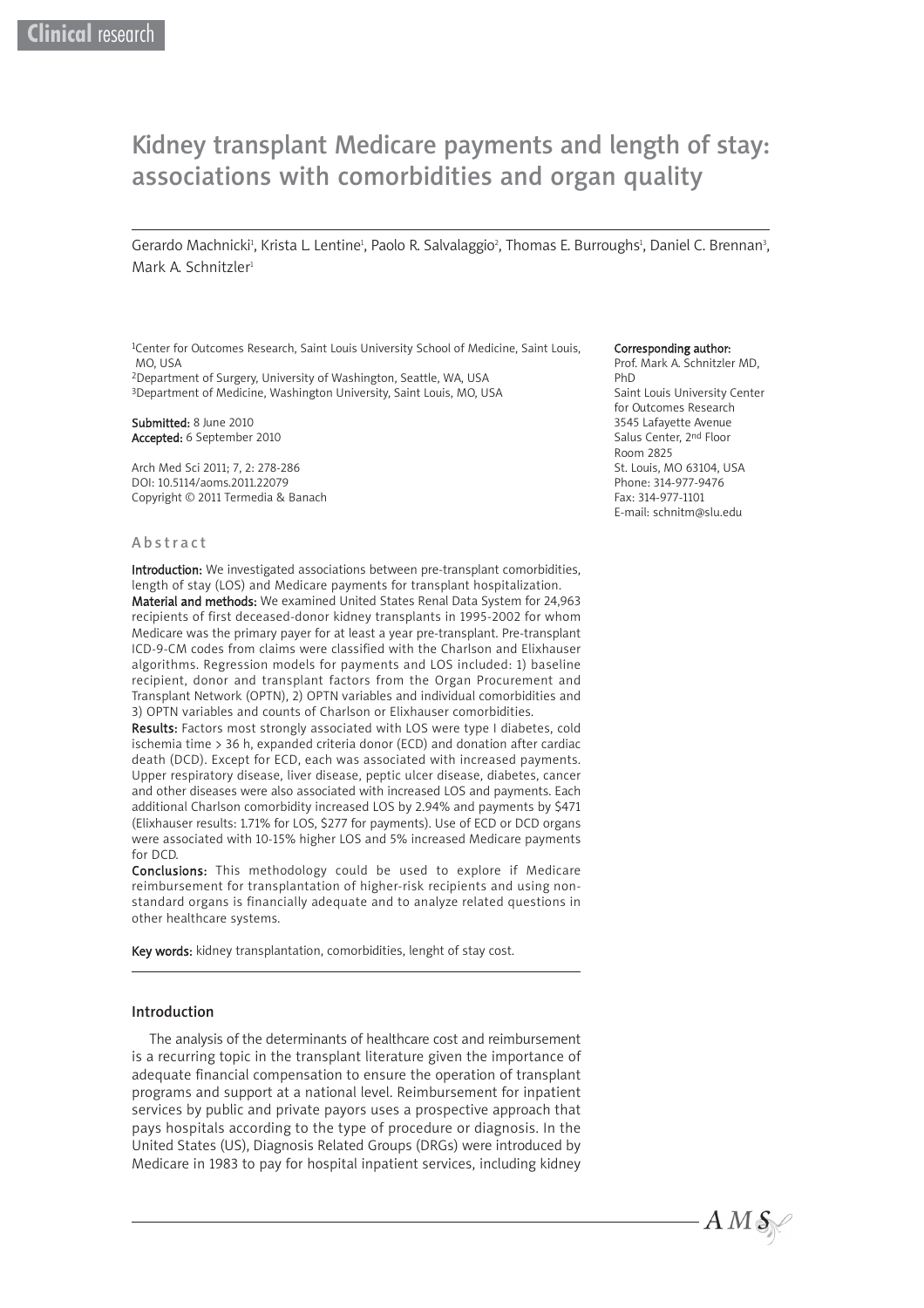transplantation. Diagnosis Related Groups-like systems are also used in many other countries. Diagnosis Related Groups separate patients into similar groups based on resource utilization to allow for a common reimbursement rate. While prospective payment systems are needed to control cost and foster efficiency, there are financial-risks for providers when a single DRG is used to reimburse for heterogeneous patient populations.

In the US, the transplant population is evolving towards a more severe case-mix, due for example to the use of more marginal organs or transplantation of patients with more comorbidities [1-4]. Diagnosis Related Groups adjustments compensate only for the most extreme outliers in transplantation, such as patients costing more than \$45,000 [5]. Twenty percent of transplant payments were in that category for Medicare between 2003 and 2006 [5]. However, a "gap" zone exists for more severe patients that do not reach this high cost [6] and concerns exist that current reimbursement may not be adequate in cases such as those receiving ECD or DCD kidneys [1-3]; while the same has been expressed for certain types of liver transplants [7].

Use of an expanded criteria donor (ECD) [1], donation after cardiac death donor (DCD) [2] and duration of dialysis longer than one year [8] have been associated with either inadequate payments or longer length of stay (LOS) for the transplant procedure admission. There are other factors that could influence transplant procedure costs. Comorbidities are one important factor. Comorbidities have been found to be associated with increased hospital costs across several conditions such as cardiovascular disease, respiratory conditions, asthma and others [9]. In transplantation, existing evidence supports that pre-transplant comorbidities such as history of cerebrovascular accident and chronic obstructive pulmonary disease (COPD) are associated with longer LOS for the transplant procedure [8]. The DRG for transplantation does not allow to adjust for comorbidities, complications or organ quality [5].

Most of the available evidence about comorbidities is derived from single center data. The advantage of some of such studies is availability of cost-information from hospital accounting systems; however the samples represent only a small percent of transplant centers. In addition, only a limited number of comorbidities have been studied.

The United States Renal Data System (USRDS) captures billing claims data for Medicare-insured transplant recipients across the country. Billing claims are diagnosis-linked and can provide additional evidence regarding the associations between pre-transplant comorbidites and financial outcomes in kidney transplantation. We examined USRDS data for Medicare-insured kidney transplant recipients to accomplish two major aims. First, we determined the associations between pretransplant comorbidities and transplant procedure LOS (considering LOS as a proxy for institutional costs). Second, we estimated the associations between Medicare payments for the transplant procedure and pre-transplant comorbidities in Medicare-insured patients. In both case we used an expanded set of comorbidities compared to the usual comorbidity information included in the Organ Procurement and Transplantation Network (OPTN) registry. Associations between donor organ type, LOS and payments were also estimated.

# Material and methods

# Study population

This retrospective cohort study included all adult (> 18 years) recipients of deceased-donor, first renal only transplants from 1995-2002 for whom Medicare was the primary insurer at the time of transplant. Patient information was obtained from the OPTN and included in the USRDS registry which incorporates transplant registry information from the OPTN.

# Comorbidity and payments and length of stay data from claims

Comorbidity information from Medicare claims was identified using the Medicare Part-A institutional and Part -B physician/supplier claims files. Primary and secondary International Classification of Diseases, 9th revision, clinical modification (ICD-9-CM) diagnosis codes for each hospitalization and physician visit during the last pre-transplant year were considered. In order to ascertain pretransplant comorbidities using an observation window of consistent duration across subjects, the sample was limited to patients with at least one continuous year of primary Medicare insurance before transplant. Transplant procedure Medicare payments and LOS were retrieved from the transplant procedure claims identified by DRG 302.

## Comorbidity summary measures

The ICD-9 CM diagnostic codes were summarized using two comorbidity classification systems. The Charlson [10] and Elixhauser [11] algorithms classify diagnoses into 19 and 31 comorbidity groupings, respectively. Both are widely used measures of comorbidity in predictive models [12]. Adaptations of both indices for claims databases were used [13].

## Other study variables

The OPTN variables describing recipient, donor and transplant factors were included in the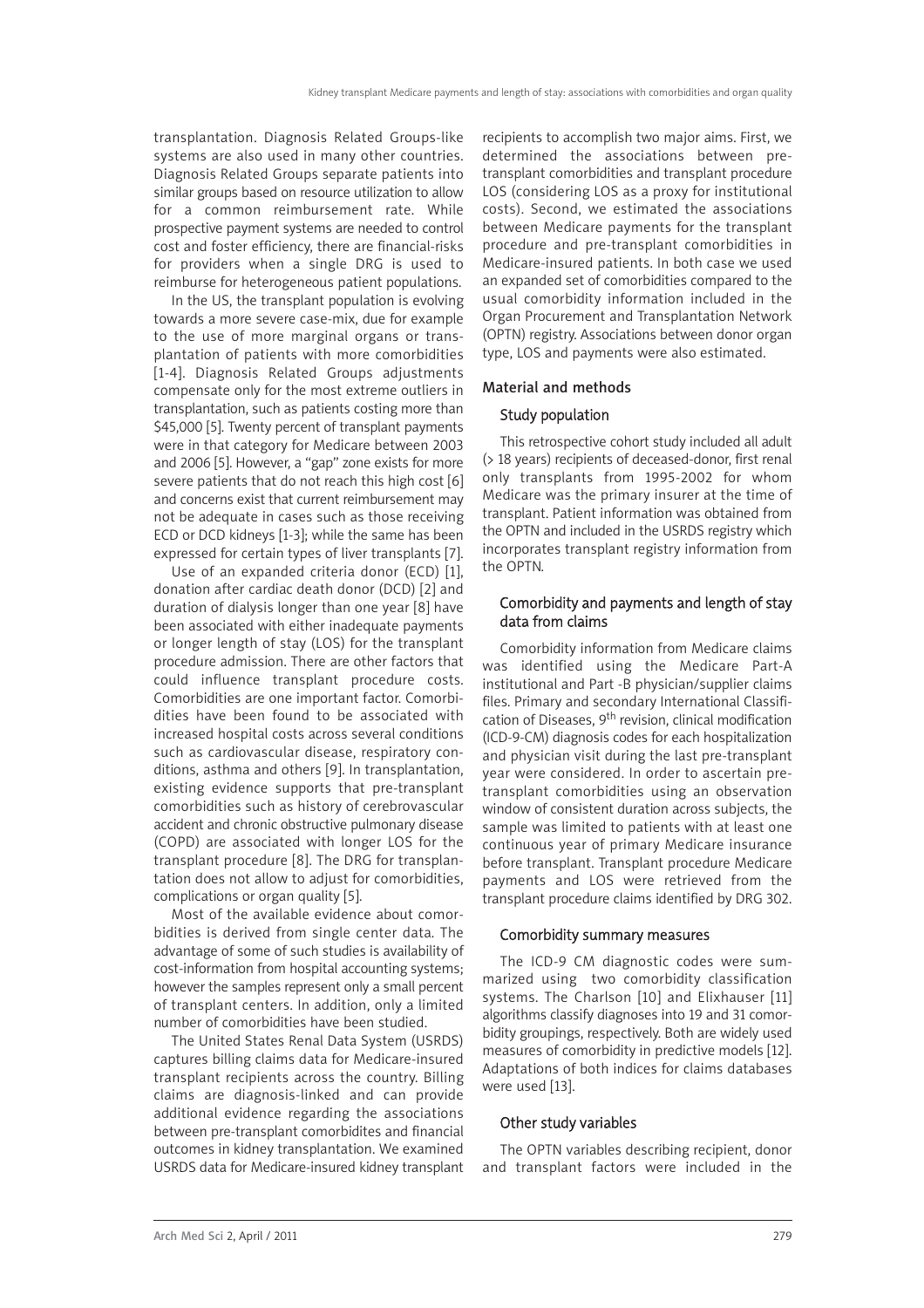regression models. These included recipient age, race and body mass index (BMI) (including missing BMI), cause of ESRD, duration of pre-transplant dialysis, peak panel reactive antibodies (PRA)  $\geq$  50%, OPTN-reported comorbidities; donor type (standard criteria deceased, ECD, and DCD), donor age (including missing age), race, BMI (including missing BMI), and OPTN-reported comorbidties; number of donor-recipient ABDR HLA mismatches (none, AB mismatches, DR mismatches), donor-recipient cytomegalovirus (CMV) sero-pairing, and categorized cold ischemia time. Delayed graft function (DGF) was excluded because it was considered a post-transplant outcomes variable. Immunosuppressant therapy at discharge and use of induction therapy were also excluded.

# Statistical analysis

Associations between patient, donor and transplant characteristics with Medicare payments and LOS were estimated using multilevel regression models. Multilevel models allow estimating the effect of variables at different levels on a given outcome. In multilevel models, the parameters of one level can be modeled as outcomes following a distribution in another level [14]. This reduces the influence of the different variables to two types: fixed effects, for which coefficients and its variances are estimated and random effects that capture the variability at different levels (i.e. pertaining to the observations or to the modeled parameters). These models are adequate to account for clustering of observations (i.e. correlated errors) at different levels. In this case, it was hypothesized that clustering at the hospital level occurred, requiring a model that can account for the correlation among LOS and among payments at a given transplant center. Use of ordinary regression methods in the presence of correlated errors can produce low (biased) standard errors of the estimates and can show more statistically significant variables compared to the results of a multilevel model.

Multilevel linear regression models were built for Medicare payments as the dependent variable using OPTN variables and Charlson or Elixhauser comorbidities and OPTN variables and the sum of Charlson or Elixhauser comorbidities. Models with LOS as the dependent variable were built for each comorbidity classification system, containing the same dependent variables as the Medicare payment models. A generalized linear model with Poisson distribution and a log link was used for LOS, as it accounts for the discrete distribution of hospital days. Parameter estimates were expressed as percentage increase (or decrease) in LOS and as a dollar change in Medicare payment versus a reference. For dichotomous variables such as ECD or DCD, the reference case refers to patients without the variable of interest holding all other variables constant. When calculating Medicare payments and LOS in models with the sum of Charlson (range 0-6) or Elixhauser (range 0-11) comorbidities the results compare to patients without comorbidities while all other recipient, donor and transplant factors were held constant. In all models, the intercept was modeled as a random effect and therefore allowed differentiation by transplant center. All analyses were performed in SAS 9.1 (Cary, NC). Proc Mixed [15] was used for the Medicare payment models and Proc Glimmix [16] was used for the LOS models.

# Results

## Patient population and comorbidities

During this time period, 27,177 patients met initial study criteria: 3,167 patients (12.7%) had missing donor age, 846 (3.39%) had missing recipient BMI and 879 (3.52%) lacked donor BMI. Thus, 24,963 patients remained after excluding patients with missing data in other variables. Most patients were between 30 and 59 years (19,146 [77.8%]), 38,9% were male and 35.11% were African-American. The most prevalent OPTN reported comorbidities were hypertension (*n* = 18,655 [74.73%]) and diabetes (*n* = 7,607 [30.47%]). Twenty-five percent of patients had 3 or more Charlson comorbidities and twenty percent of patients had six or more Elixhauser comorbidities. Transplant induction therapy was used in 12,026 patients (48.18%). The most prevalent immunosuppressive regimen at discharge was cyclosporine and mycophenolate mofetil  $(n = 9,009, 36.09\%)$ , with more than 90% of patients receiving steroids at discharge (*n* = 23,339, 93.49%) (Table I).

## Regression estimates for transplant procedure and longer length of stay

Organ Procurement and Transplantation Network factors

The LOS and payments for population average characteristics were 9.48 days and 27,594 respectively. Some of the top 10 OPTN variables associated with highest percentage increase in LOS and Medicare payments were common to both outcomes and included type I diabetes as cause of ESRD, cold ischemia time > 36 h, DCD, dialysis duration longer than 5 years, the presence of DR mismatches, history of myocardial infarction and presence of functional limitations. Donor age (more than 44 years) and unreported CMV sero-pairing were also associated with longer LOS while Hispanic recipient and history of Chronic Obstructive Pulmonary Disease (COPD) were associated with higher Medicare payments (Table II). The results of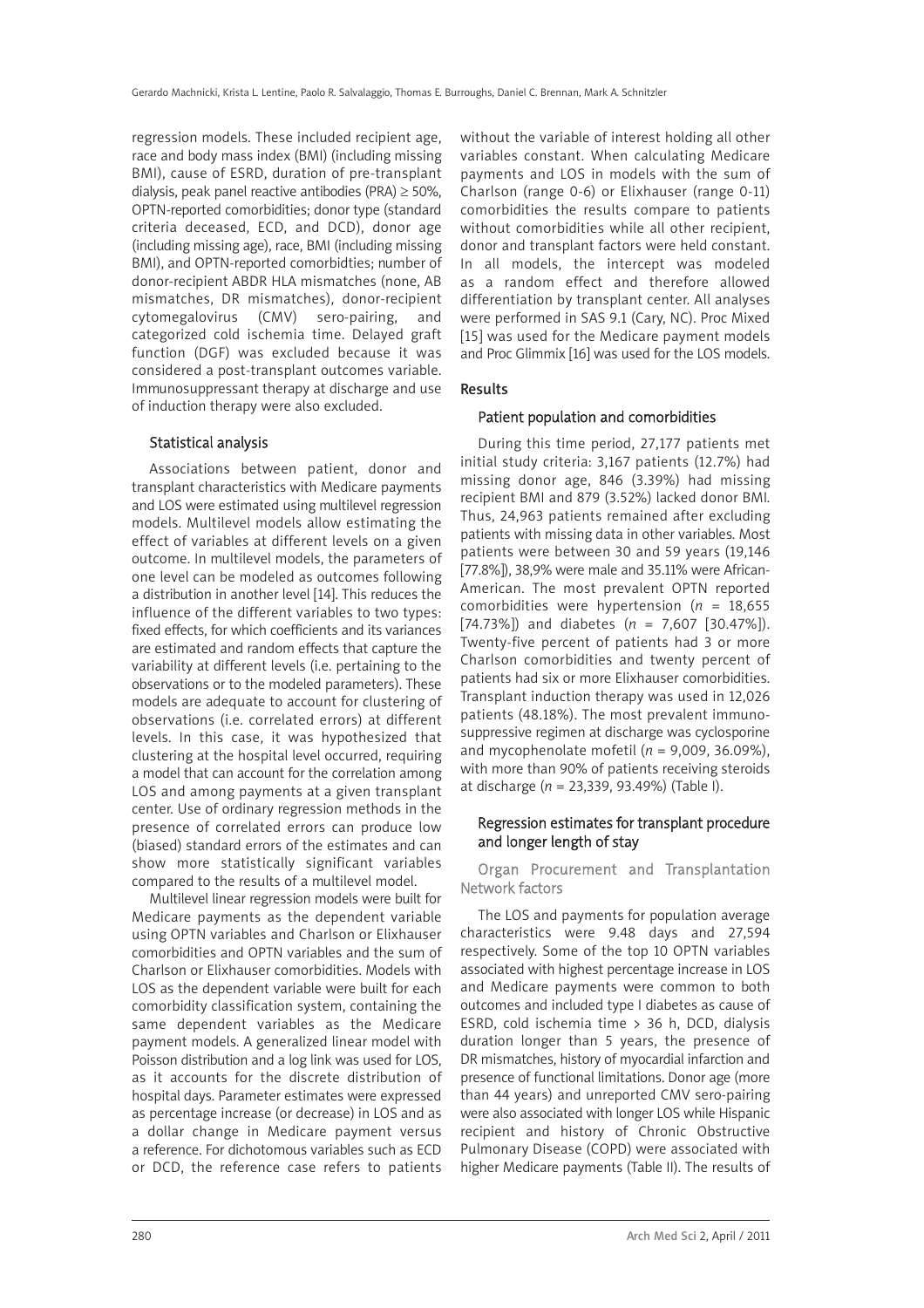Table I. Patient, donor and transplant characteristics of the study population

| Variable                        | $N$ (%) $(n = 24,963)$ | Variable                   | $N$ (%) $(n = 24,963)$ |
|---------------------------------|------------------------|----------------------------|------------------------|
| <b>Recipient factors</b>        |                        | Donor factors              |                        |
| Age                             |                        | Age                        |                        |
| 18-29                           | 2,220 (8.89)           | < 18                       | 3,795 (15.2)           |
| $30 - 44$                       | 7,395 (29.62)          | 18-29                      | 4,797 (19.22)          |
| 45-59                           | 9,801 (39.26)          | 30-44                      | 5,354 (21.45)          |
| $60+$                           | 5,547 (22.22)          | 45-59                      | 5,808 (23.27)          |
| Female gender                   | 9,703 (38.87)          | $60+$                      | 2,042 (8.18)           |
| Racial background               |                        | Unknown                    | 3,167 (12.69)          |
| <b>Black</b>                    | 8,764 (35.11)          | Female gender              | 9,968 (39.93)          |
| Other                           | 1,621(6.49)            | Racial background          |                        |
| White                           | 14,578 (58.4)          | <b>Black</b>               | 3,031 (12.14)          |
| Hispanic origin                 | 3,248 (13.01)          | Other                      | 1,421 (5.69)           |
| Body mass index                 |                        | White                      | 20,511 (82.17)         |
| Normal                          | 10,699 (42.86)         | Hispanic origin            | 2,709 (10.85)          |
| Overweight                      | 7,895 (31.63)          | Body mass index            |                        |
| Obese                           | 5,523 (22.12)          | Normal                     | 12,747 (51.06)         |
| Unknown                         | 846 (3.39)             | Overweight                 | 6,506 (26.06)          |
| Limits                          | 2,103 (8.42)           | Obese                      | 4,831 (19.35)          |
| Primary cause of ESRD           |                        | Unknown                    | 879 (3.52)             |
| Type I diabetes                 | 2,938 (11.77)          | Donor cause of death       |                        |
| Type II diabetes                | 3,803 (15.23)          | Anoxia                     | 2,291 (9.18)           |
| Hypertension                    | 6,310 (25.28)          | Cerebrovascular/stroke     | 9,789 (39.21)          |
| Polycystic kidney disease (PKD) | 1,819 (7.29)           | Head trauma                | 11,448 (45.86)         |
| Glomeruloneprhitis              | 4,751 (19.03)          | CNS tumor                  | 250(1)                 |
| Other                           | 3,090 (12.38)          | Other                      | 1,185(4.75)            |
| Unknown                         | 2,252 (9.02)           | Donor comorbidities        |                        |
| Pre-tx dialysis duration        |                        | Hypertension               | 4,744 (19.0)           |
| 12-24 months                    | 4,472 (17.91)          | <b>Diabetes</b>            | 855 (3.43)             |
| 24-60 months                    | 14,612 (58.53)         | Alcohol abuse              | 4,539 (18.18)          |
| > 60 months                     | 5,879 (23.55)          | Cigarette use              | 9,344 (37.43)          |
| OPTN recorded comorbidities     |                        | Drug use                   | 4,382 (17.55)          |
| Angina                          | 3,182 (12.75)          | Transplant characteristics |                        |
| Arrhythmia                      | 184 (0.74)             | $PRA \ge 50\%$             | 1,366 (5.47)           |
| Congestive heart failure        | 1,685(6.75)            | HLA mismatches             |                        |
| COPD                            | 427 (1.71)             | No MM                      | 1,982 (7.94)           |
| Cerebrovascular disease         | 609 (2.44)             | No DR MM                   | 5,609 (22.47)          |
| Hypertension                    | 18,655 (74.73)         | DR MM                      | 17,372 (69.59)         |
| Myocardial infarction           | 342 (1.37)             | Cold ischemia time         |                        |
| Diabetes                        | 7,607 (30.47)          | $0-12$ h                   | 3,418 (13.69)          |
| Peripheral vascular disease     | 1,560 (6.25)           | 13-24 h                    | 11,991 (48.04)         |
| Smoking history                 | 703 (2.82)             | 25-36 h                    | 6,288 (25.19)          |
| Alcohol abuse history           | 144 (0.58)             | $36 + h$                   | 1,014(4.06)            |
|                                 |                        | Undetermined               | 2,252 (9.02)           |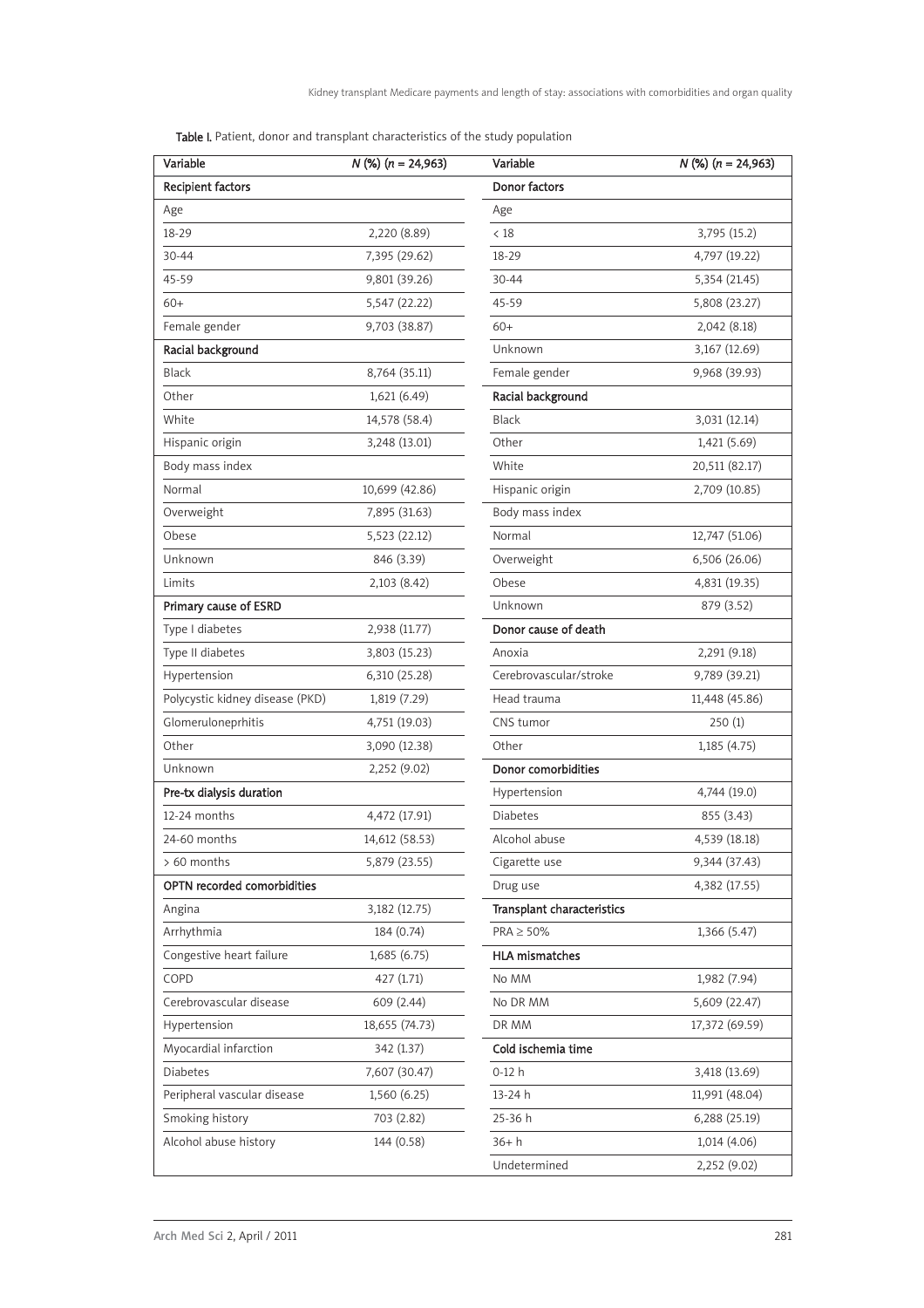| Variable                 | $N$ (%) $(n = 24,963)$ | Variable                                     | $N$ (%) $(n = 24,963)$ |
|--------------------------|------------------------|----------------------------------------------|------------------------|
| Charlson comorbidities   |                        | Cytomegalovirus sero-pairing                 |                        |
| 0                        | 6,302 (25.25)          | Donor-/recipient-                            | 2,892 (11.59)          |
| 1                        | 7,446 (29.83)          | Donor-/recipient+                            | 5,468 (21.9)           |
| 2                        | 4,938 (19.78)          | Donor+/recipient-                            | 4,150 (16.62)          |
| 3                        | 3,298 (13.21)          | Donor+/recipient+                            | 9,680 (38.78)          |
| 4                        | 1,839 (7.37)           | Undiagnosed                                  | 2,773 (11.11)          |
| 5                        | 793 (3.18)             | Delayed graft function                       | 9,626 (38.56)          |
| 6 or more                | 347 (1.39)             | Induction immunosupression                   | 12,026 (48.18)         |
| Elixhauser comorbidities |                        | Discharge immunosupression (ref = tacrolimus |                        |
| $\Omega$                 | 4,481 (17.95)          | and MMF)                                     |                        |
| 1                        | 3,294 (13.2)           | Cyclosporine and MMF                         | 9,009 (36.09)          |
| 2                        | 3,453 (13.83)          | Cyclosporine and azathioprine                | 3,638 (14.57)          |
| 3                        | 3,415 (13.68)          | <b>Tacrolimus and MMF</b>                    | 6,066(24.3)            |
| 4                        | 2,929 (11.73)          | Other                                        | 6,250 (25.04)          |
| 5                        | 2,411 (9.66)           | Steroid Use                                  | 23,339 (93.49)         |
| 6                        | 1,891 (7.58)           |                                              |                        |
| 7                        | 1,302 (5.22)           |                                              |                        |
| 8                        | 869 (3.48)             |                                              |                        |
| 9                        | 479 (1.92)             |                                              |                        |
| 10                       | 249(1)                 |                                              |                        |
| 11 or more               | 190 (0.76)             |                                              |                        |

#### Table I. cont.

the complete OPTN model are available upon request.

Lower Medicare payments and shorter LOS were observed in more recent transplant years in a graded relationship. Other factors associated with decreases in Medicare payments and LOS included polycystic kidney disease (PKD) as cause of ESRD and recipient or donor other than white or African-American race. In general, the associated with reduced LOS showed statistical significance while the same variables were associated with reduced payments compared to the reference groups but without reaching statistical significance at the 95% level. One exception was for transplant year of 1997 which also showed significantly reduced Medicare payments.

#### Charlson and Elixhauser comorbidities

The top 10 Charlson Comorbidites associated with increased LOS consisted of a mix of OPTN and non-OPTN recorded comordibities. The list included: liver disease (moderate or severe), peptic ulcer disease, congestive heart failure, cerebrovascular disease, diabetes (with and without complications), cancer, rheumatic disease, chronic pulmonary disease and myocardial infarction. Six of the Charlson comorbidities associated with highest increase in Medicare payments were also on the top 10 conditions associated with higher increases in LOS. The other four were: AIDS/HIV, dementia, peripheral vascular disease and mild liver disease (Table III). No Charlson comorbidities were associated with statistically significantly reduced LOS or reduced payments.

Top 10 Elixhauser comorbidities associated with the largest increases in LOS were: lymphoma, other neurological disorders, obesity, peptic ulcer disease excluding bleeding, pulmonary disorders, hypothyroidisms, congestive heart failure, complicated diabetes, alcohol abuse and fluid and electrolyte disorders. Eight of these conditions were also among the top 10 associated with highest increase in Medicare payments. The two other conditions were AIDS/HIV and uncomplicated diabetes (Table III).

Deficiency anemia (–1.5% [–2.7-0.2%]), and complicated hypertension (–1.3 [–2.3-0.3]) were the only factors associated with small and statistically significant reductions in LOS. No Elixhauser comorbidity was associated with statistically significant reductions in payments.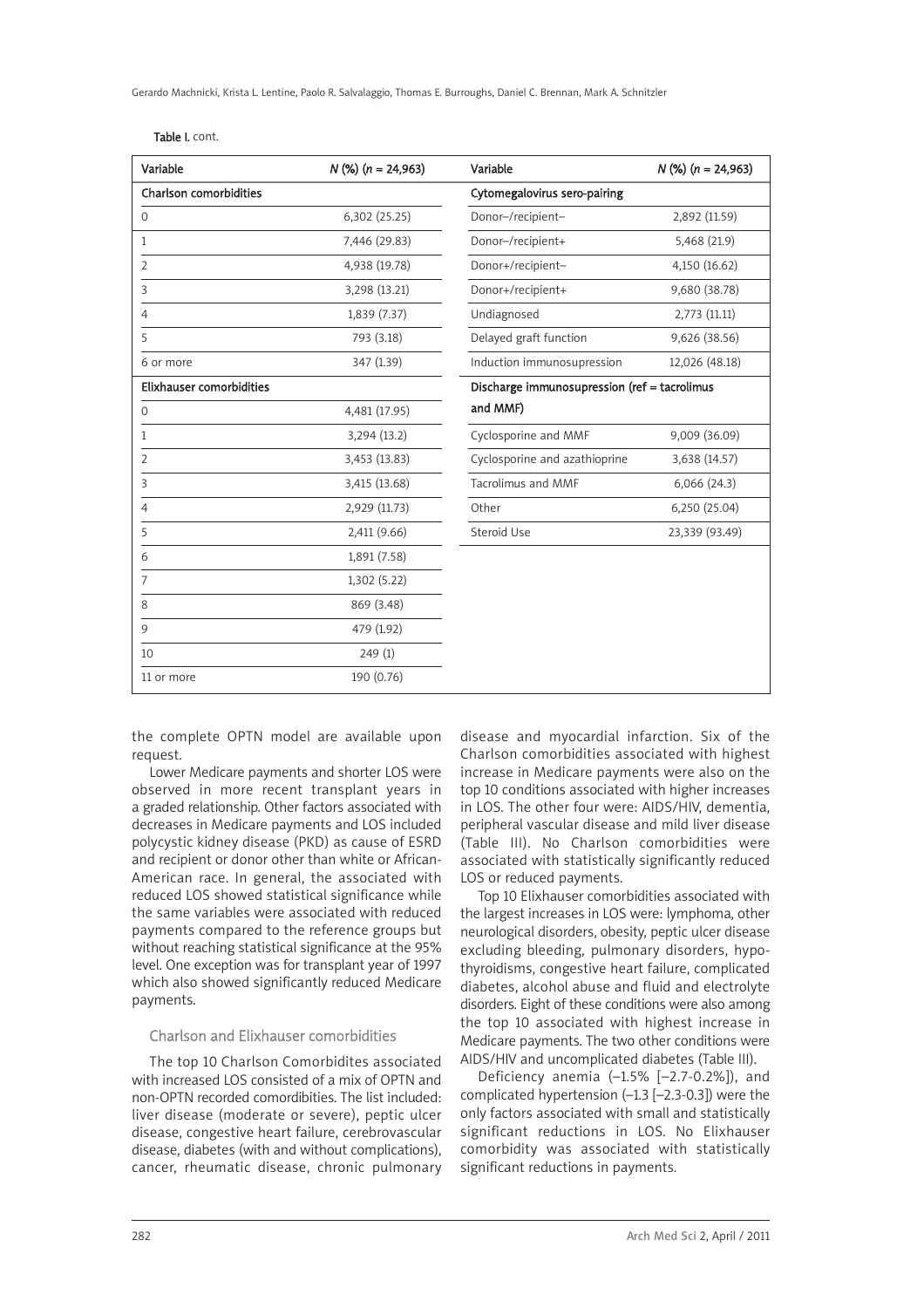┱ ┱

#### Sum of Charlson and Elixhauser comorbidities

Holding all other variables at mean values, each additional Charlson comorbiditiy was associated with a 2.94% (2.63-3.24) increase in LOS and \$471 (330-612) additional Medicare payments per patient. Each additional Elixhauser comorbidity carried a 1.71% (1.5-1.9) increase in LOS and \$277 (202-351) additional Medicare payments.

#### Donation after cardiac death donor and expanded criteria donor

Use of a DCD was associated with increases of 14% in LOS (9.18 to 10.5 days) and 5% in Medicare payments (\$27,524 to \$29,018) . Use of ECD kidneys showed 11 to 15% increased LOS (9.18 to 10.23 days for donor age > 60 years and 9.18 to 10.5 days for donor age > 60 years and hypertension) and 1 to 3% increase in Medicare payments that was not statistically significant (\$504 for donor age > 60 years and \$837 adding hypertension as donor comorbidity).

#### **Discussion**

Patients considered for transplantation are now older and have more comorbidities than historically [4]. Outcomes are also in general worse with less than standard criteria donor (SCD) kidneys which are used with increasing frequency. However, transplantation of older, sicker patients with less than SCD kidneys has been shown to be more costeffective than remaining on dialysis [17, 18]. Given these trends, it is important to study the associations between pre-transplant comorbidities and organ quality with transplant procedure LOS and payments.

We confirmed previously reported OPTN factors associated with higher Medicare payments or LOS, such as longer duration of dialysis before transplant, African American race, and use of a DCD [2, 8]. Type I diabetes as cause of ESRD was the leading factor associated with highest LOS and the second one associated with higher Medicare payments. Use of an ECD was previously found not to influence LOS and hospital charges [3], or not strongly influencing Medicare payments [1]. However, other studies indicate that use of an ECD is associated with inadequate payment [1] and longer LOS [2]. We observed that use of a DCD is among the most important factors associated with higher LOS and we also found the use of an ECD to be among the top individual contributors to LOS growth. The associations for ECD and DCD are more likely related to the higher rate of DGF associated with these organs, which will require more dialysis and therefore cost more to the transplant center [19].

Regarding OPTN and commonly considered comorbidities in single center studies, our models

| Table II. Top 10 OPTN factors associated with increased length of stay and Medicare payments for the transplant procedure |                                               |                                                                                        |                                                    |
|---------------------------------------------------------------------------------------------------------------------------|-----------------------------------------------|----------------------------------------------------------------------------------------|----------------------------------------------------|
| Factor                                                                                                                    | % Increase in length<br>of stay vs. reference | Factor                                                                                 | Increase in Medicare payments<br>vs. reference (S) |
| Cause of ESRD: type I diabetes mellitus (ref = other)                                                                     | 21.09 (18.65 vs. 23.58)                       | $(\text{ref} = \text{Cols}$ ischemia time between 0-12 h)<br>Cold ischemia time > 36 h | 2,255.81 (1,176.61 vs. 3,335)                      |
| Donation after cardiac death (ref = no DCD)                                                                               | 14.53 (11.26 vs. 17.90)                       | Cause of ESRD: type I diabetes mellitus (ref = other)                                  | 2,080.56 (1,096.13 vs. 3,064.99)                   |
| Cold ischemia time > 36 h (ref = cols ischemia time between 0-12 h)                                                       | 14.14 (11.63 vs. 16.71)                       | Myocardial infarction (ref = no myocardial infarction)                                 | 1,830.23 (217.76 vs. 3,442.70)                     |
| Physical functional limitations (ref = no physical functional limitations)                                                | 12.49 (10.87 vs. 14.09)                       | Donation after cardiac death (ref = no DCD)                                            | 1,519.53 (92.92 vs. 2,946.13)                      |
| id 29 years)<br>Donor age more than 60 years (ref = donor age between 18 an                                               | 12.14 (9.48 vs. 14.87)                        | DR mismatches (ref = no DR mismatches)                                                 | 1,345.36 (653.50 vs. 2,037.22)                     |
| (ref = duration between 12 and 24 months)<br>Dialysis duration more than 60 months                                        | 10.91 (9.42 vs. 12.43)                        | Donor unknown weight (ref = donor normal weight)                                       | 1,331.91 (-118.23 vs. 2,782.05)                    |
| DR mismatches (ref = no DR mismatches)                                                                                    | 10.86 (9.17 vs. 12.58)                        | (ref = no physical functional limitations)<br>Physical functional limitations          | 1,286.62 (572.81 vs. 2,000.43)                     |
| Myocardial infarction (ref = no myocardial infarction)                                                                    | 9.64 (6.00 vs. 13.40)                         | Diabetes mellitus (ref = no diabetes mellitus)                                         | 1,156.60 (483.48 vs. 1,829.72)                     |
| Diabetes mellitus (ref = no diabetes mellitus)                                                                            | 8.66 (7.13 vs. 10.20)                         | $COPD$ (ref = no $COPD$ )                                                              | 1,095.03 (-313.78 vs. 2,503.83)                    |
| years)<br>Donor age 44 to 59 years (ref = donor age between 18 and 29                                                     | 8.18 (6.71 vs. 9.68)                          | Hispanic recipient (ref = no Hispanic recipient)                                       | 896.71 (249.73 vs. 1,543.68)                       |
|                                                                                                                           |                                               |                                                                                        |                                                    |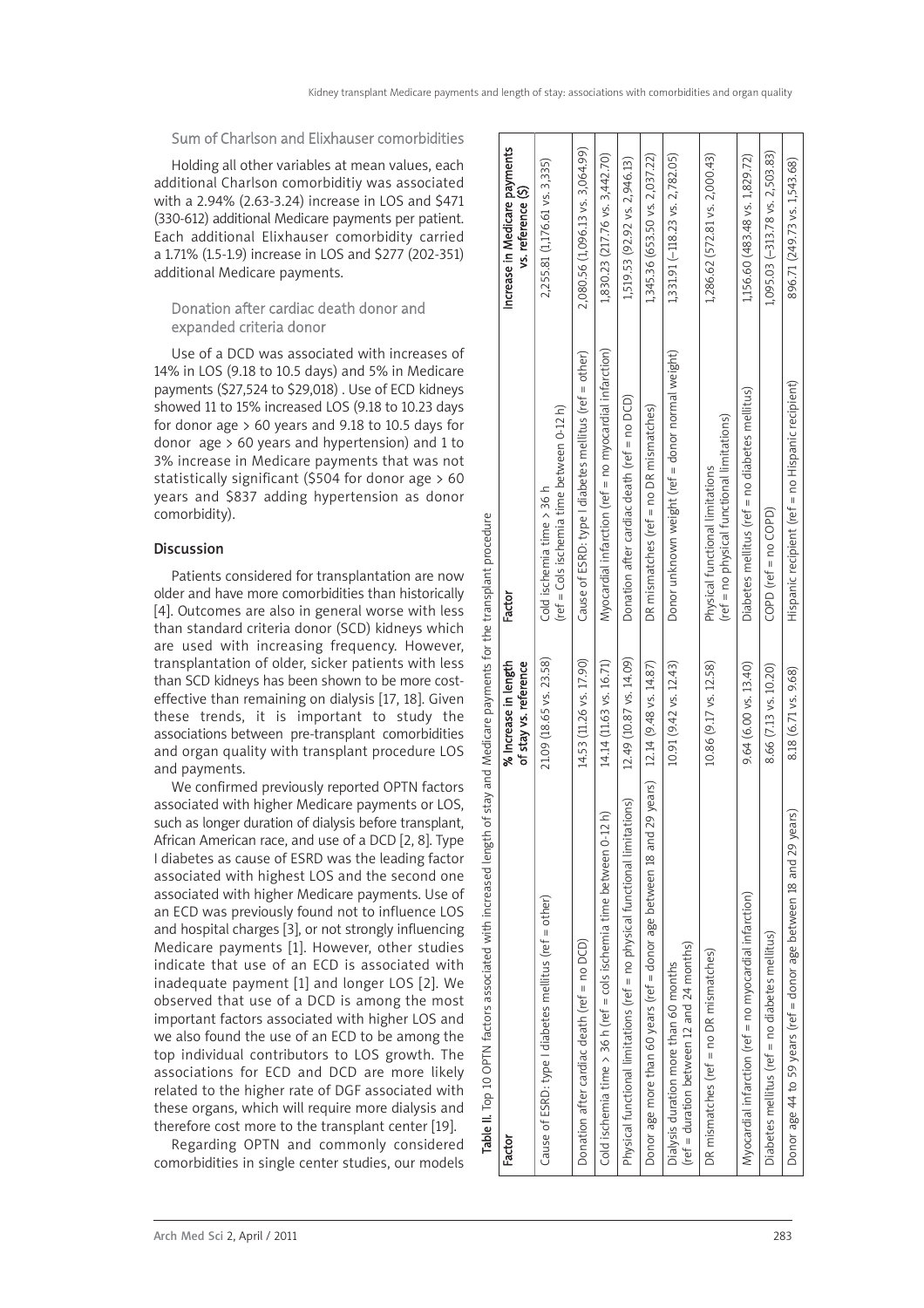| ļ                             |  |
|-------------------------------|--|
|                               |  |
|                               |  |
| Í                             |  |
| ć                             |  |
|                               |  |
|                               |  |
|                               |  |
|                               |  |
|                               |  |
| ś<br>Ì                        |  |
|                               |  |
| Ξ                             |  |
|                               |  |
|                               |  |
|                               |  |
| ⊇                             |  |
|                               |  |
|                               |  |
|                               |  |
| ׇ֚֘                           |  |
| i<br>١                        |  |
|                               |  |
| ï                             |  |
|                               |  |
|                               |  |
| į<br>١<br>j<br>֡֡֡            |  |
| Ś<br>$\vdots$                 |  |
|                               |  |
|                               |  |
| Ş                             |  |
| ī<br>١                        |  |
|                               |  |
|                               |  |
| rorei                         |  |
| ļ                             |  |
|                               |  |
| ı                             |  |
| उ<br>ć                        |  |
| i                             |  |
| Í                             |  |
| $\frac{1}{2}$<br>ć            |  |
| Í<br>Ó                        |  |
| š                             |  |
|                               |  |
|                               |  |
| j                             |  |
| ě<br>į                        |  |
| ŭ                             |  |
| 1<br>I                        |  |
| i                             |  |
|                               |  |
| ļ                             |  |
| ı                             |  |
| ֖֦֦֚֚֚֚֚֚֚֡֕֝֬֝<br>ì<br>j     |  |
| j                             |  |
| $\mathbf{S}$<br>Ì<br>Ÿ        |  |
| ă                             |  |
|                               |  |
| Ξ                             |  |
|                               |  |
|                               |  |
| ŝ                             |  |
| ١                             |  |
| ã                             |  |
|                               |  |
|                               |  |
| $\frac{1}{3}$<br>j            |  |
| ١                             |  |
| C C                           |  |
| Ó                             |  |
|                               |  |
| ı<br>۱                        |  |
|                               |  |
|                               |  |
|                               |  |
| í                             |  |
| ĭ                             |  |
| å                             |  |
| ï<br>١                        |  |
|                               |  |
| l                             |  |
|                               |  |
|                               |  |
| ۱                             |  |
|                               |  |
| ֠                             |  |
|                               |  |
| i                             |  |
|                               |  |
| ¢<br>ŕ                        |  |
|                               |  |
|                               |  |
| ć                             |  |
| I<br>$\overline{\phantom{a}}$ |  |
| ,                             |  |
| d                             |  |
| ï                             |  |
| l                             |  |
| l                             |  |
|                               |  |
| ŗ<br>١                        |  |
| ļ                             |  |
|                               |  |
| $\vdots$                      |  |
|                               |  |
| g                             |  |
| $\frac{1}{2}$<br>i<br>ī<br>۱  |  |

| Charlson comorbidity                                                                    | rease in LOS vs. reference<br>% Incr | Charlson comorbidity                                        | Increase in Medicare payments vs. reference (\$) |
|-----------------------------------------------------------------------------------------|--------------------------------------|-------------------------------------------------------------|--------------------------------------------------|
| - Moderate or severe liver disease<br>15                                                | l6.42 (4.80 vs. 29.33)               | - Moderate or severe liver disease<br>$\overline{15}$       | 2,928.03 (-2,203.17 vs. 8,059.23)                |
| Peptic ulcer disease<br>$\mathsf I$<br>$\infty$                                         | 8.80 (6.27 vs. 11.39)                | $17 - AIDS/HW$                                              | 2,535.56 (-174.55 vs. 5,245.67)                  |
| Congestive heart failure<br>$\mathbb{I}$<br>$\sim$                                      | $6.72$ (5.53 vs. 7.93)               | - Peptic ulcer disease<br>8                                 | 1,409.83 (248.68 vs. 2,570.97)                   |
| Cerebrovascular disease<br>$\mathsf I$<br>4                                             | 5.14 (3.19 vs. 7.11)                 | - Congestive heart failure<br>$\sim$                        | 1,079.08 (539.88 vs. 1,618.27)                   |
| - Diabetes without complications<br>$\overline{C}$                                      | $4.57(3.32 \text{ vs. } 5.83)$       | 10 - Diabetes without complications                         | 894.47 (323.60 vs. 1,465.33)                     |
| Diabetes with complications<br>$\frac{1}{11}$                                           | 4.04 (2.76 vs. 5.34)                 | 4 - Cerebrovascular disease                                 | 758.46 (-150.45 vs. 1,667.37)                    |
| - Cancer<br>$\overline{4}$                                                              | 3.54 (0.37 vs. 6.81)                 | 1-Myocardial infarction                                     | 708.85 (-399.12 vs. 1,816.81)                    |
| 7 - Connective tissue disease-rheumatic disease                                         | 2.41 (0.05 vs. 4.82)                 | - Dementia<br>$\mathsf{L}\cap$                              | 622.42 (-2028.19 vs. 3,273.02)                   |
| - Chronic pulmonary disease<br>$\circ$                                                  | 2.03 (0.45 vs. 3.62)                 | - Peripheral vascular disease<br>$\infty$                   | 509.13 (-152.53 vs. 1,170.79)                    |
| - Myocardial infarction                                                                 | $1.50 (-0.79$ vs. $3.84$ )           | 9 - Mild liver disease                                      | 411.53 (-253.60 vs. 1,076.65)                    |
| Elixhauser comorbidity                                                                  | % Increase in LOS vs. reference      | Elixhauser comorbidity                                      | Increase in Medicare payments vs. reference(\$)  |
| 18 - Lymphoma                                                                           | 29.38 (18.28 vs. 41.52)              | $18 - Lymphoma$                                             | 4,931.55 (-89.18 vs. 9,952.28)                   |
| 9 - Other neurological disorders                                                        | 11.62 (9.50 vs. 13.67)               | $17 - AIDS/HW$                                              | 2,334.96 (-380.87 vs. 5050.79)                   |
| $-$ Obesity<br>23                                                                       | 7.87 (4.94 vs. 10.89)                | $23 - Obesity$                                              | 1,466.01 (95.50 vs. 2,836.52)                    |
| Peptic ulcer disease excluding bleeding<br>$\mathsf I$<br>$\frac{\partial}{\partial x}$ | 6.373 (3.50 vs. 9.33)                | 28 - Alcohol abuse                                          | $1,341.92$ (-875.70 vs. 3,559.54)                |
| - Pulmonary circulation disorders<br>4                                                  | 5.22 (1.89 vs. 8.65)                 | - Peptic ulcer disease excluding bleeding<br>$\mathfrak{A}$ | 1,273.57 (-74.60 vs. 2,621.74)                   |
| - Hypothyroidism<br>$\overline{13}$                                                     | 5.15 (3.31 vs. 7.032)                | 13 - Hypothyroidism                                         | 1,081.13 (232.70 vs. 1,929.55)                   |
| 1-Congestive heart failure                                                              | 5.05 (3.84 vs. 6.28)                 | 1-Congestive heart failure                                  | 819.58 (261.59 vs. 1,377.57)                     |
| - Diabetes complicated<br>$\overline{12}$                                               | 4.14 (2.84 vs. 5.46)                 | 4 - Pulmonary circulation disorders                         | 787.17 (-776.44 vs. 2,350.78)                    |
| - Alcohol abuse<br>28                                                                   | $4.06 (-0.56$ vs. $8.91$             | 25 - Fluid and electrolyte disorders                        | 740.21 (263.00 vs. 1,217.41)                     |
| Fluid and electrolyte disorders<br>$\perp$<br>25                                        | 3.34 (2.30 vs. 4.40)                 | 11 - Diabetes uncomplicated                                 | 711.12 (130.67 vs. 1,291.57)                     |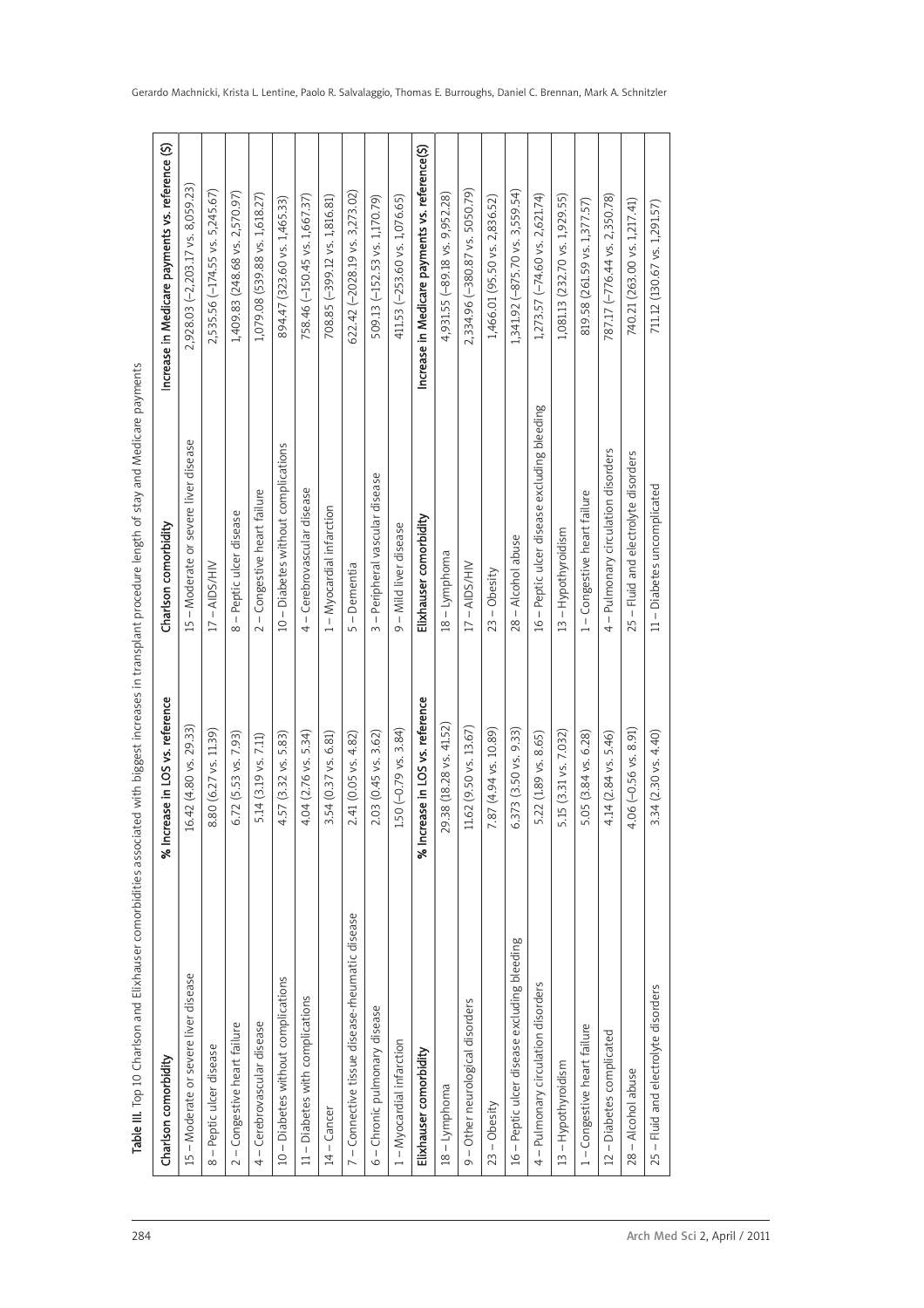confirmed previous findings. In effect, longer LOS was associated with obesity, COPD and cerebrovascular disease as previously reported in a single center study [8]. These factors were not among those most importantly associated with transplant LOS. Other OPTN reported comorbidities were shown to be associated with higher LOS or Medicare payments either in their OPTN recorded version or in the Charlson or Elixhaser relevant measure (diabetes, myocardial infraction, cerebro vascular disease and obesity). Some non-OPTN reported comorbidities were also among the top contributors to LOS and payments, among them liver disease, cancer, AIDS/HIV, dementia and peptic ulcer disease. Higher costs associated with certain comorbidities are probably reflecting higher rates of early complications leading to longer length of stay or more resource intensive care associated with the comorbid diseases.

Each additional Charlson and Elixhauser comorbidity increased both LOS and Medicare payments and the same was observed for ECD or DCD kidneys, Further analyses should explore if there is a need of increased payments based on comorbid disease or organ quality in order to preserve the financial viability of kidney transplantation to more severe patients or when using ECD or DCD kidneys. Actual hospital cost data, which were not available in this sample would be needed to answer that question,

There are a number of strengths in this research. We add to current knowledge by examining a large number of comorbidities. We also used a multilevel regression method that takes into account potential error correlation between patients in the same centers. Finally, our sample size expands the generalizabiliy of previous work, which relied on single center information.

This study had also some limitations. Selection bias may have occurred because the study sample is restricted to Medicare patients receiving transplants from deceased donors with at least a year on dialysis and the sample may differ for patients who are privately insured. Comorbidity and other model information may have retained some level of measurement error. We expect that the bias would result in conservative estimates.

In conlusion, in this paper we expanded the knowledge of the associations between comorbidities and transplant procedure LOS and Medicare payments beyond known OPTN recorded factors. Further study of associations of pretransplant comorbidities with potential inadequate payments for transplantation warrants consideration. Future work should also examine subtypes of costs, including cost of immunosuppressive regimens. International research should

also be pursued. Successful projects aimed at reducing population health risks are known in developing and developed countries [20], and interventions aimed at improving the costeffectiveness of care should also be pursued in groups with important diseases such as chronic kidney disease including transplant recipient. The impact of comborbidities on reimbursement, LOS and transplant finances will depend on local practice, outcomes and reimbursement systems and further studies should be conducted to confirm these associations and design appropriate interventions.

## Acknowledgments

Funding sources: Supported in part by a grants from the National Institute of Diabetes, Digestive, and Kidney, Diseases K25-DK-02916-03, (MAS), PhD, P.I. NIDDK, K08-0730306 (KLL), P30 DK079333 (DCB).

#### References

- 1. Englesbe MJ, Ads Y, Cohn JA, et al. The effects of donor and recipient practices on transplant center finances. Am J Transplant 2008; 8: 586-92.
- 2. Saidi RF, Elias N, Kawai T, et al. Outcome of kidney transplantation using expanded criteria donors and donation after cardiac death kidneys: realities and costs. Am J Transplant 2007; 7: 2769-74.
- 3. Sellers MT, Velidedeoglu E, Bloom RD, et al. Expandedcriteria donor kidneys: a single-center clinical and shortterm financial analysis – cause for concern in retransplantation. Transplantation 2004; 78: 1670-5.
- 4. Weinhandl ED, Snyder JJ, Israni AK, Kasiske BL. Effect of comorbidity adjustment on CMS criteria for kidney transplant center performance. Am J Transplant 2009; 9: 506-16.
- 5. Englesbe MJ, Dimick JB, Fan Z, Baser O, Birkmeyer JD. Case mix, quality and high-cost kidney transplant patients. Am J Transplant 2009; 9: 1108-14.
- 6. Abecassis MM. Financial outcomes in transplantation a provider's perspective. Am J Transplant 2006; 6: 1257-63.
- 7. Axelrod DA, Schnitzler M, Salvalaggio PR, Swindle J, Abecassis MM. The economic impact of the utilization of liver allografts with high donor risk index. Am J Transplant 2007; 7: 990-7.
- 8. Johnson CP, Kuhn EM, Hariharan S, Hartz AJ, Roza AM, Adams MB. Pre-transplant identification of risk factors that adversely affect length of stay and charges for renal transplantation. Clin Transplant 1999; 13: 168-75.
- 9. Shwartz M, Iezzoni LI, Moskowitz MA, Ash AS, Sawitz E. The importance of comorbidities in explaining differences in patient costs. Med Care 1996; 34: 767-82.
- 10. Charlson ME, Pompei P, Ales KL, MacKenzie CR. A new method of classifying prognostic comorbidity in longitudinal studies: development and validation. J Chronic Dis 1987; 40: 373-83.
- 11. Elixhauser A, Steiner C, Harris DR, Coffey RM. Comorbidity measures for use with administrative data. Med Care 1998; 36: 8-27.
- 12. Iezzoni LE. Risk Adjustment for measuring health care outcomes. Chicago, IL.: Health Administration Press 2003.